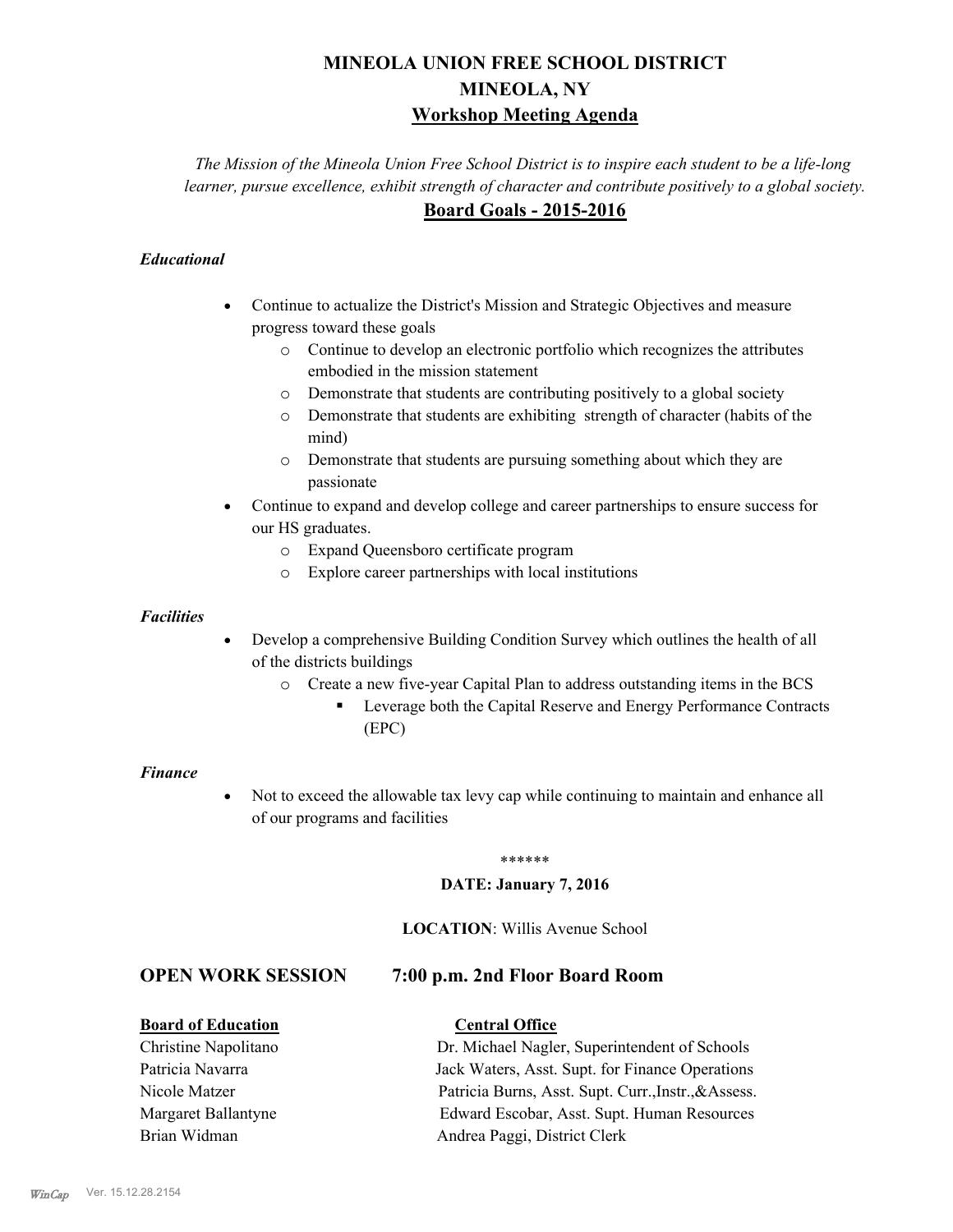**A. Call to Order** 

- **B. Pledge of Allegiance**
- **C. Reading of Mission**
- **D. Moment of Silent Meditation**
- **E. Dais & Visitor Introductions**
- **F. High School Student Organization Report**

# **G. BOE Reports**

- **a. Comments from Board Trustees**
- **b. Comments from Board President**
- **c. Comments from Superintendent**

**H. Old Business**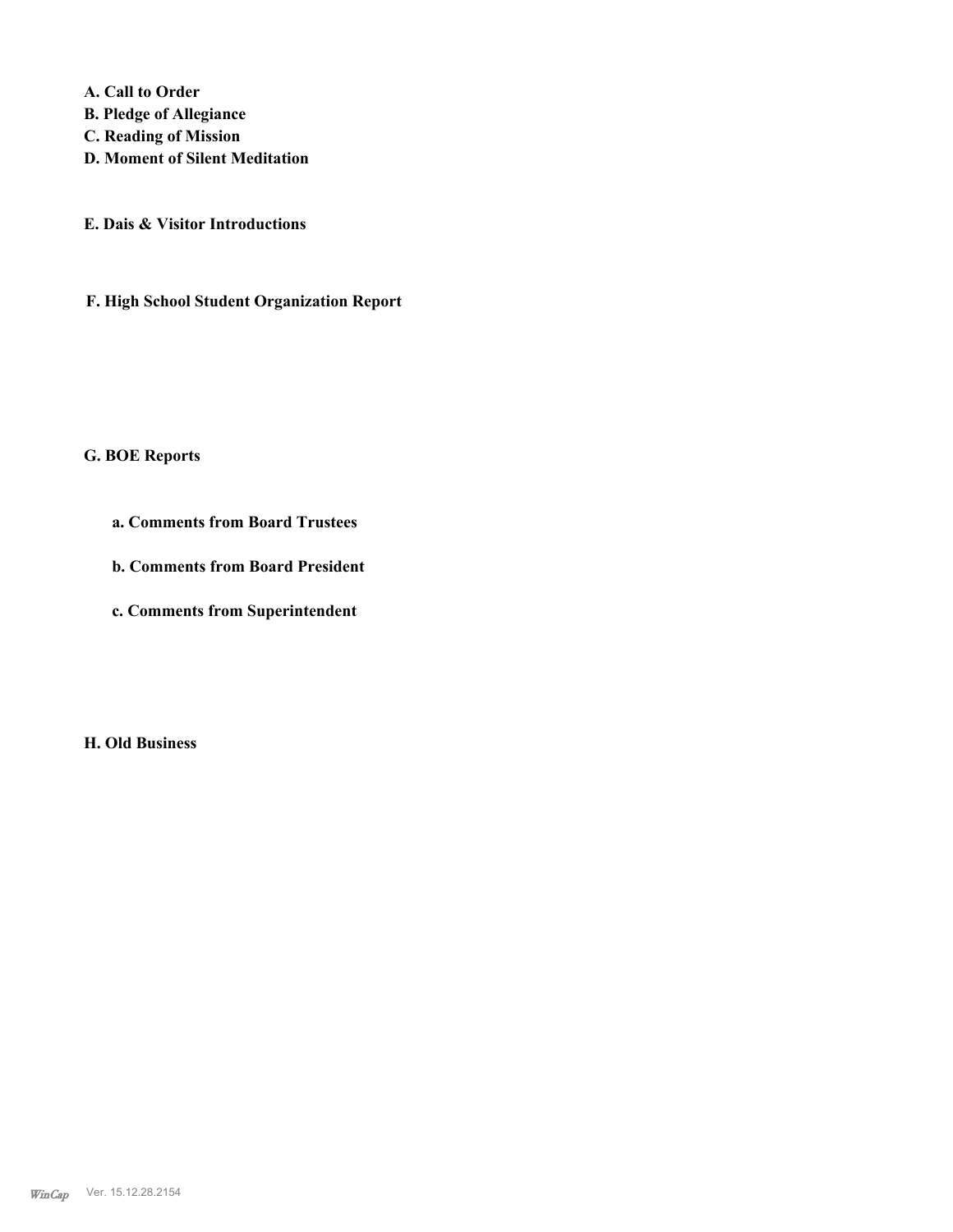#### **I. New Business**

#### **Accept donation**

**RESOLUTION # 39 - BE IT RESOLVED** that the Board of Education accepts the donation of \$6000.00 from the Thomas and Jeanne Elmezzi Private Foundation to the Mineola Fine and Performing Arts Program to complete the sound system and replace musical instruments at the Middle School and makes an appropriation increase adjustment to Budget code: 2110-200-00-2400. .

| <b>Motion:</b><br>Second: |     |  |
|---------------------------|-----|--|
| Yes:                      | No: |  |
|                           |     |  |
|                           |     |  |
|                           |     |  |
|                           |     |  |
| Passed:                   |     |  |

#### **Approval of CAP- Financial Statements**

**RESOLUTION # 40- BE IT RESOLVED** that the Board of Education of the Mineola Union Free School District hereby accepts the Corrective Action Plan ("CAP") for the 2015 Audited Financial Statements by Nawrocki Smith and hereby instructs the Assistant Superintendent for Finance and Operations to file such a plan with the NYSED Office of Audit Services.

| <b>Motion:</b><br>Second: |     |  |
|---------------------------|-----|--|
| Yes:                      | No: |  |
|                           |     |  |
|                           |     |  |
|                           |     |  |
|                           |     |  |
| Passed:                   |     |  |

#### **External Auditor Services RFP Award**

**RESOLUTION # 41- BE IT RESOLVED** that the Board of Education awards the External Auditor Services as outlined in the RFP to Nawrocki Smith for the time period from July 1,2015 to June 30, 2016, with the Board option for renewing on a yearly basis for four (4) succeeding years.

| <b>Motion:</b> |  |
|----------------|--|
| Second:        |  |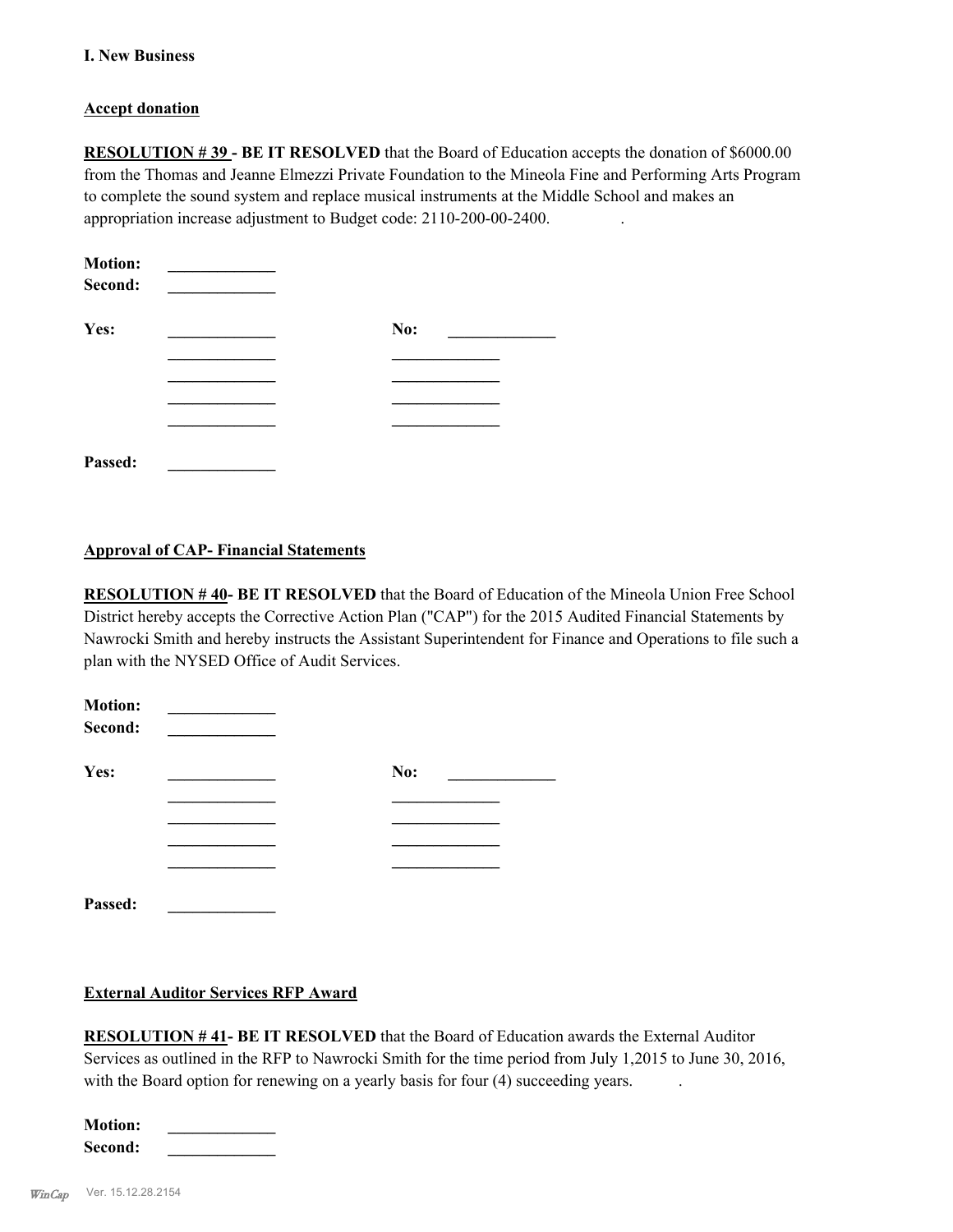| Yes:    | No: |
|---------|-----|
|         |     |
|         |     |
|         |     |
|         |     |
| Passed: |     |

#### **J. Consensus Agenda**

**RESOLUTION # 42- BE IT RESOLVED** that the Board of Education approves the consensus agenda items J.1.a. through J.5.a., as presented.

| <b>Motion:</b><br>Second: |     |  |
|---------------------------|-----|--|
| Yes:                      | No: |  |
|                           |     |  |
|                           |     |  |
|                           |     |  |
|                           |     |  |
| Passed:                   |     |  |

## 1. **Accepting of Minutes**

That the Board of Education accepts the minutes of the December 17, 2015 Business Meeting as presented. a.

#### 2. **Instruction**

- a. Appointment(S) Perm Sub
- That the Board of Education approves the appointment of Meghan E. Cerrone, to the position of Permanent Substitute Teacher at a daily rate of \$100.00, effective January 4, 2016 to May 31, 2016. 1.

#### Appointment(s) Club/Stipends b.

That the Board of Education approves the following Club/stipend recommendations for the current school year:

| <b>POSITION</b>            | <b>EMPLOYEE NAME</b> | <b>STIPEND</b>      |
|----------------------------|----------------------|---------------------|
| Winter Guard Director      | Rachel Montanez      | \$4,303.00          |
| Winter Guard Asst Director | Frank Mauriello      | \$1,434.00          |
| Winter Guard Coach         | Amy Vercruysse-Jones | \$985.00            |
| Winter Guard Drill Writer  | <b>Ashley Sandy</b>  | 1/2 of \$3,384.00   |
| Winter Guard Drill Writer  | Lindsay N. Beaumont  | $1/2$ of \$3,384.00 |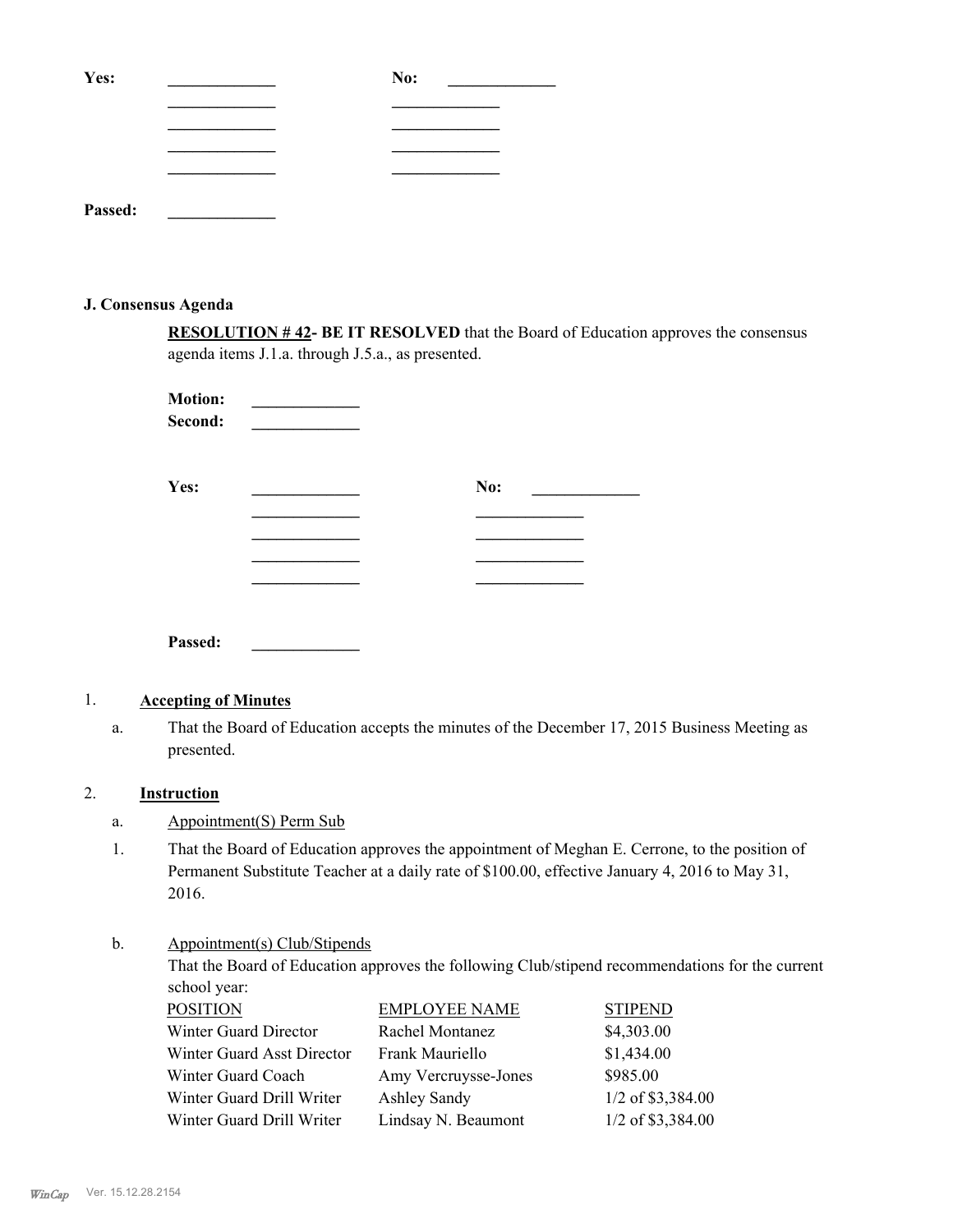### 3. **Instruction: Student Actions**

a.

That the Board of Education approves the following Mineola High School Winter Guard Trip Schedule:

- 1. Sunday, January 24, 2016- Mineola Home Show
- 2. Sunday, January 31, 2016- West Orange Show, West Orange, NJ
- 3. Saturday, February 6, 2016- Hillsborough Show, Hillsborough, NJ
- 4. Saturday, February 13, 2016- JP Stevens Show, Edison NJ
- 5. Saturday, February 27, 2016- WGI South Brunswick Regional, South Brunswick, NJ
- 6. Sunday, February 28, 2016- WGI South Brunswick Regional, South Brunswick, NJ
- 7. Saturday, March 5, 2016- South Brunswick Show, South Brunswick, NJ
- 8. Saturday, March 26, 2016- Q Show, East Stroundsburg, PA
- 9. Saturday, April 2, 2016- Somerville Show, Somerville, NJ

10. Wednesday, April 6- Sunday, April 10, 2016- WGI World Championship, Dayton, Ohio (Overnight)

11. Saturday, April 16, 2016- Main Championships, South Brunswick, NJ

# 4. **Civil Service**

- a. Resignation(s)
- That the Board of Education accept the resignation of Jamie Marrone, Typist Clerk at Jackson Avenue School, effective January 11, 2016. 1.
- b. Appointments
- That the Board of Education approve the appointment of Marcela Bustamante, to the position of part time Lunch Aide at the Jackson Avenue School, effective January 4, 2016. Salary is \$13.95 per hour on Step 1. 1.
- That the Board of Education approve the appointment of Bindu Jhangiani, to the position of part time Greeter at the Middle School, effective January 4, 2016. Salary is \$10.15 per hour on Step 1. 2.
- That the Board of Education approve the appointment of Doreen Warwick, to the position of part time Lunch Aide at Meadow Drive School, effective January 4, 2016. Salary is \$13.95 per hour on Step 1. 3.
- c. Leave(s) of Absence
- That the Board of Education approve a paid Medical Leave of Absence to Nomeky Billiris, Teacher Aide at the Middle School, effective December 7, 2015, until further notice. 1.
- That the Board of Education approve a paid Medical Leave of Absence to William Lutkins, Custodian at the Middle School, effective December 4, 2015, until further notice. 2.
- d. Resignation(s)
- That the Board of Education accept, with regret, the resignation for the purpose of retirement, of Daisy Aviles, Bus Attendant in Transportation, effective January 5, 2016. 1.
- That the Board of Education accept, with regret, the resignation for the purpose of retirement, of Laura Kwiatek, Stenographic Secretary at the High School, effective June 30, 2016. 2.
- That the Board of Education accept, with regret, the resignation for the purpose of retirement, of Doris Lanning, Account Clerk in the Business Office, effective June 30, 2016. 3.
- That the Board of Education accept, with regret, for the purpose of retirement, the resignation of Kathleen Conway, part time Teacher Aide at the High School, effective December 31, 2015. 4.